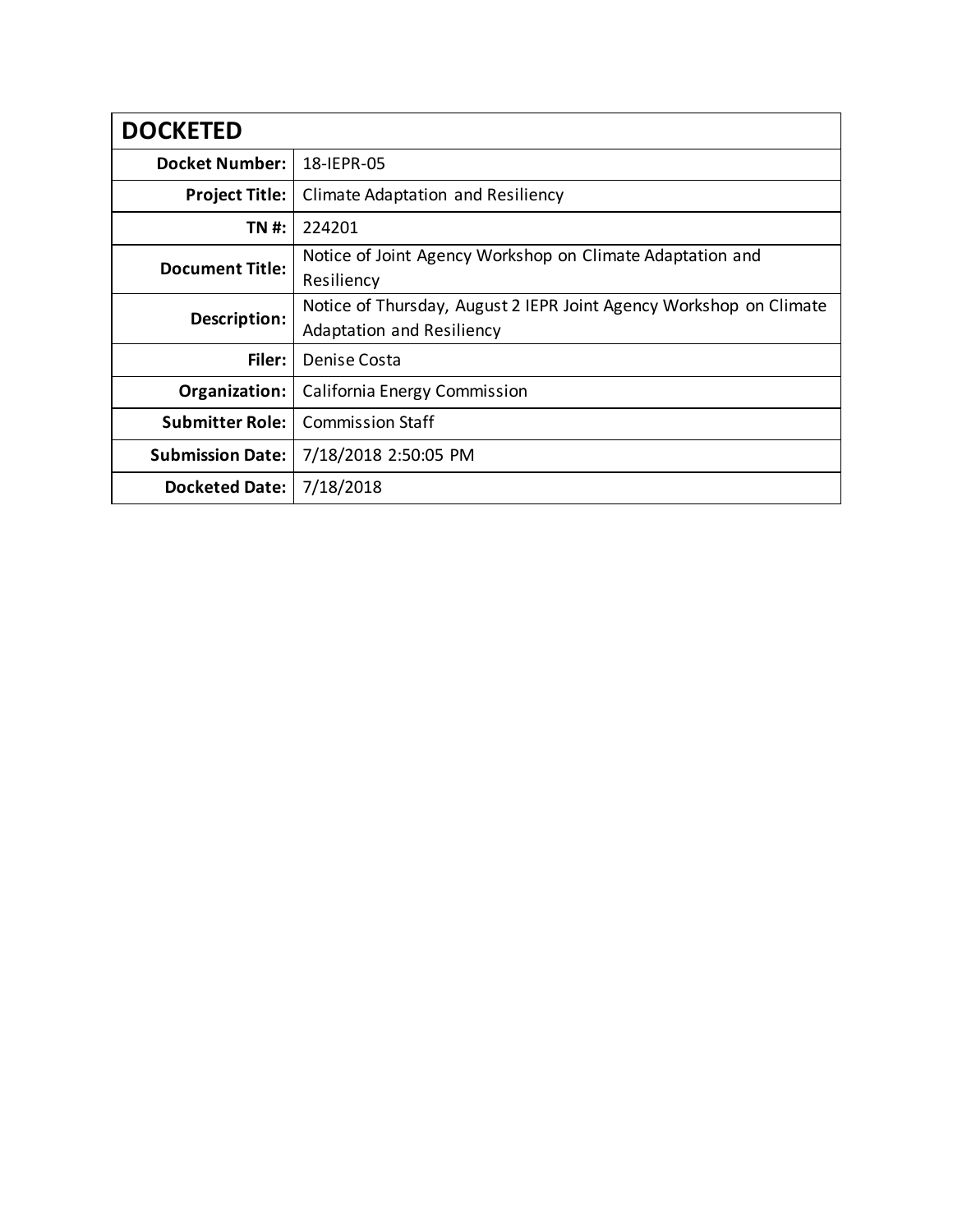

) ) ) ) )

In the matter of,

*2018 Integrated Energy Policy Report Update (2018 IEPR Update)*

\_\_\_\_\_\_\_\_\_\_\_\_\_\_\_\_\_\_\_\_\_\_\_\_\_\_\_\_\_\_\_\_\_\_

Docket No. 18-IEPR-05 JOINT AGENCY WORKSHOP RE: Climate Adaptation and Resiliency

# **Notice of Joint Agency Workshop on Climate Adaptation and Resiliency**

The California Energy Commission will conduct a workshop with the California Public Utilities Commission (CPUC), the California Natural Resources Agency, the Governor's Office of Planning and Research, and the Governor's Office of Emergency Services to discuss changes in the risk of wildfire due to climate change in California and how the energy sector can prepare. The workshop is part of the *2018 Integrated Energy Policy Report Update (IEPR)* proceeding.

Commissioner David Hochschild is the Lead Commissioner for the *2018 IEPR Update*. Energy Commission Chair Robert B. Weisenmiller is Lead Commissioner for climate change issues. A quorum of commissioners may attend, but no votes will be taken.

#### **Thursday, August 2, 2018**

10:00 am CALIFORNIA ENERGY COMMISSION 1516 Ninth Street First Floor, Art Rosenfeld Hearing Room Sacramento, California (Wheelchair Accessible)

Remote Access Available by Computer or Phone via WebEx™ For details, go to [www.energy.ca.gov/webcast.](http://www.energy.ca.gov/webcast)

## **Background**

California is an international leader in advancing solutions to climate change and forward looking energy policies. On September 8, 2016, Governor Edmund G. Brown Jr. committed the state to reducing greenhouse gases by signing Senate Bill 32 (Pavley, Chapter 249, Statutes of 2016). The statute sets a statewide goal to reduce California's greenhouse gas emissions 40 percent below 1990 levels by 2030. A companion bill, Assembly Bill 197 (Garcia, Chapter 250, Statutes of 2016), ensures that the state's implementation of its climate change policies is transparent and equitable, with the benefits reaching disadvantaged communities.

The *2018 IEPR Update* scoping order identifies the topics to be addressed. The scoping order states Volume 2 of the *2018 IEPR Update* will provide updated analysis of issues raised in the *2017 IEPR*, including "advancing Governor Brown's call to expand state adaptation activities through Executive Order B-30-15, with the goal of making the consideration of climate change a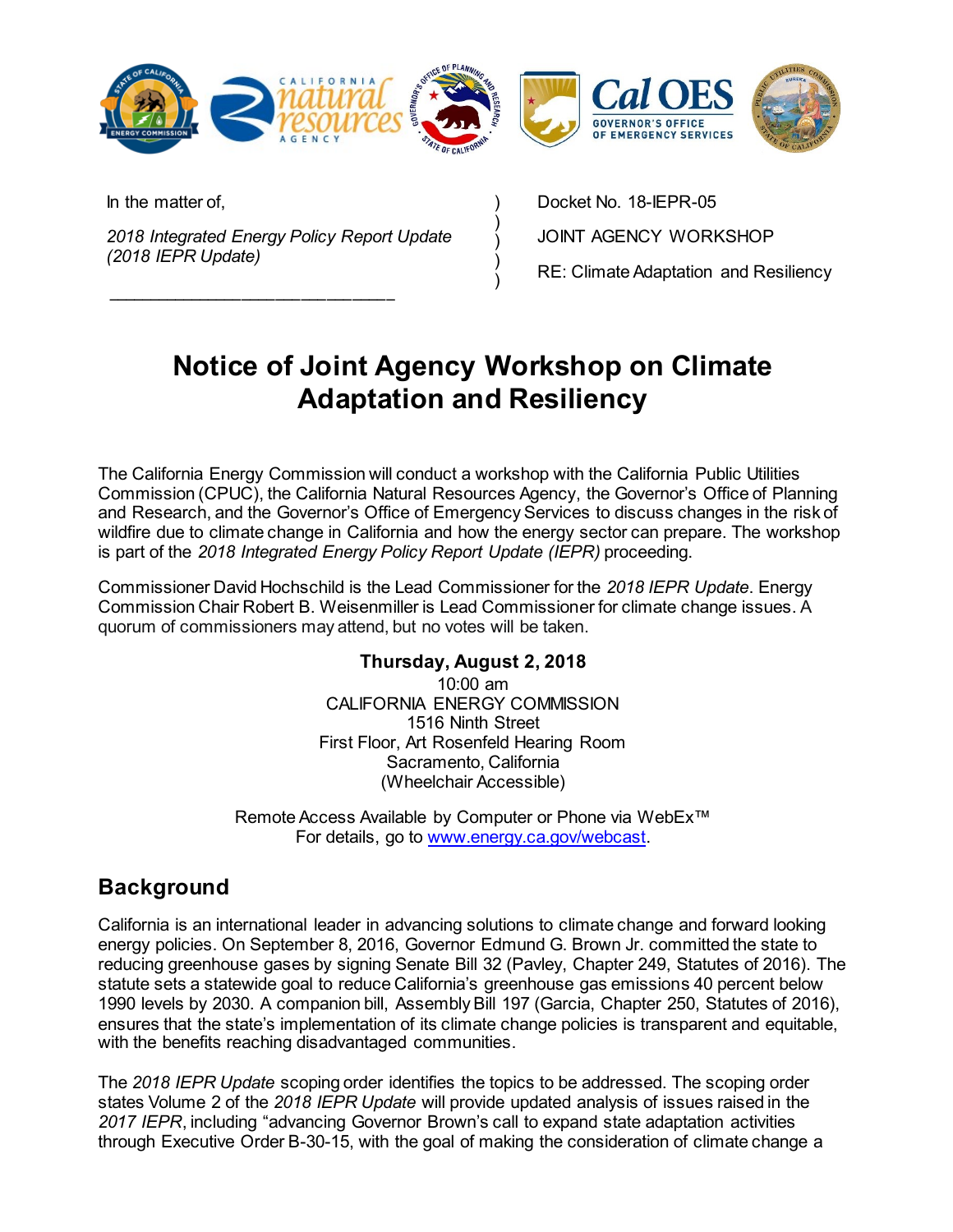routine part of planning" as well as "enhancing the resiliency of the electricity system while integrating increasing amounts of renewable energy."

# **Agenda**

The workshop will include presentations and discussion of work underway and next steps to make climate change a routine part of planning in California, with a focus on wildfire and the energy sector. In the morning, Energy Commission staff will provide an update of climate science related to wildfire and an update of technologies to help prevent potential wildfire ignition sources. Also, a panel will discuss incorporating the impact of climate change on wildfire risk into planning for natural and working lands. In the afternoon, CPUC staff will provide an update of climate adaptation regulations and processes related to wildfire. The afternoon will include panel discussions on climate change impacts on wildfire-related risks for vulnerable populations, critical facilities, and energy infrastructure.

A detailed meeting schedule will be posted prior to the workshop at [http://www.energy.ca.gov/2018\\_energypolicy/.](http://www.energy.ca.gov/2018_energypolicy/)

# **Public Comment**

**Oral Comments**: Commissioners will accept oral comments at the end of the workshop. Public comments may be limited to three minutes or less per speaker and to one person per organization. Any comments will become part of the public record in this proceeding.

**Written Comments**: Written comments should be submitted to the Dockets Unit by **5:00 p.m. on August 16, 2018**. All written comments will become part of the public record of this proceeding.

**For the** *2018 IEPR Update***, the Energy Commission is using an electronic commenting**  system. Visit the website at [http://www.energy.ca.gov/2018\\_energypolicy/](http://www.energy.ca.gov/2018_energypolicy/) and click on the "**Submit e-Comment**" link in the "Proceeding Information" box. From the drop down menu, select the appropriate docket number. For this workshop, select docket **18-IEPR-05 – Climate Adaptation and Resiliency**.

This will take you to the page for adding comments to that docket. Please enter your contact information and comment title. Under "subject(s)," select "**IEPR Public Comments**." You may include comments in the box titled "Comment Text" or attach a file with your comments. Attached comments must be in a Microsoft® Word (.doc, .docx) or Adobe® Acrobat® (.pdf) formatted file.

The Energy Commission encourages use of its electronic commenting system, but written comments may also be submitted by emailing them to the Dockets Office, or by U.S. Mail to:

> California Energy Commission Dockets Office, MS-4 Re: Docket No. 18-IEPR-05 1516 Ninth Street Sacramento, CA 95814-5512

If you choose not to use the electronic filing system, include the appropriate docket number on any emailed or written comments. Comments may be emailed to [docket@energy.ca.gov](mailto:docket@energy.ca.gov) and copy the technical lead, Pamela Doughman, by email at [Pamela.Doughman@energy.ca.gov.](mailto:Pamela.Doughman@energy.ca.gov)

Please note that your electronic, emailed, written and oral comments, attachments, and associated contact information (for example, address, phone number, and email address) become part of the viewable public record. Additionally, this information may become available via Google, Yahoo, and other search engines.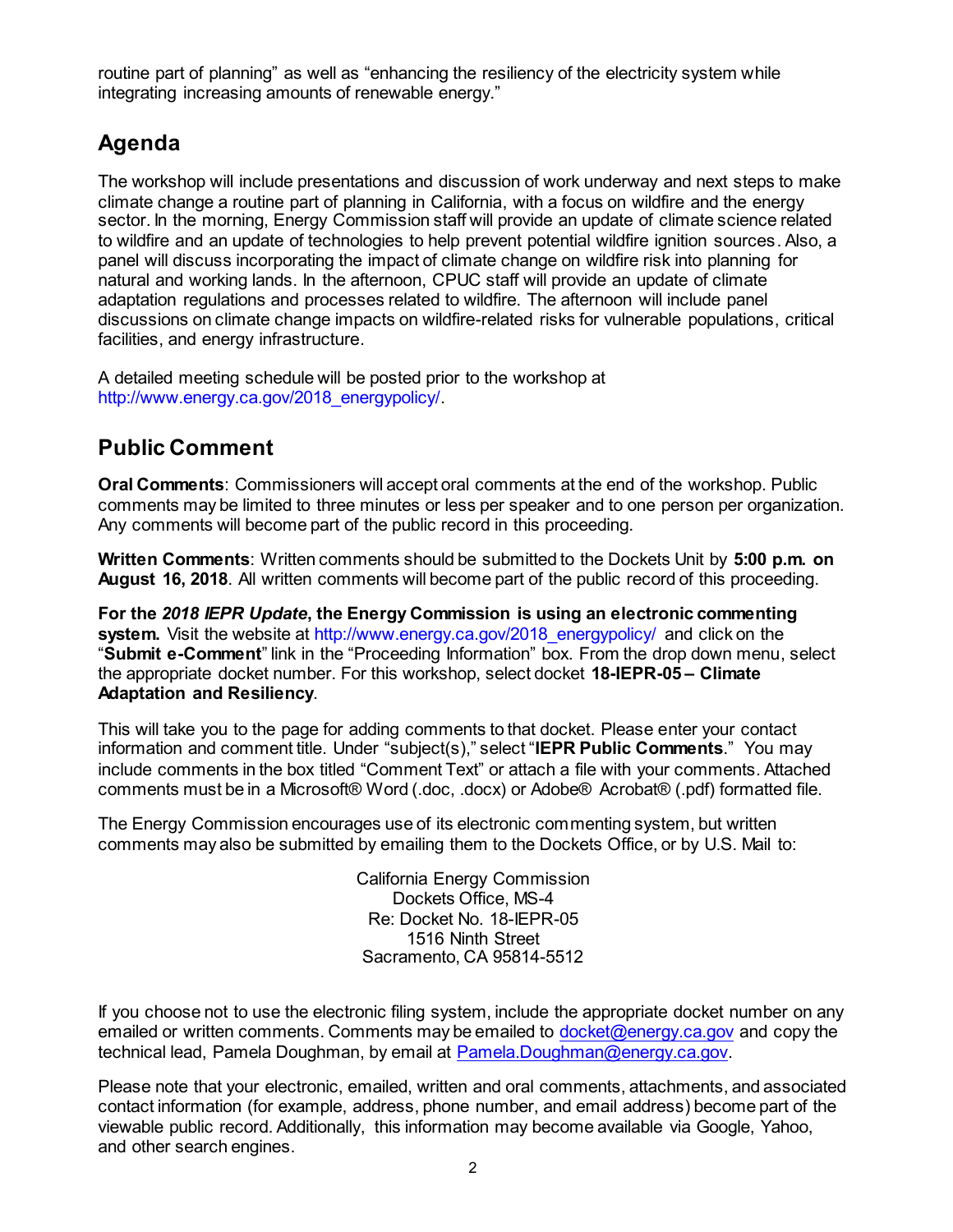# **Public Adviser and Other Commission Contacts**

The Energy Commission's Public Adviser's Office provides the public assistance in participating in Energy Commission proceedings. If you want information on how to participate in this forum, contact the Public Adviser, Alana Mathews, by email at [PublicAdviser@energy.ca.gov](mailto:PublicAdviser@energy.ca.gov) or (916) 654-4489, or toll free at (800) 822-6228.

If you have a disability and require assistance to participate, contact Poneh Jones by email at [poneh.jones@energy.ca.gov](mailto:poneh.jones@energy.ca.gov) or (916) 654-4425 at least five days in advance.

Media inquiries should be sent to the Media and Public Communications Office by email at [mediaoffice@energy.ca.gov](mailto:mediaoffice@energy.ca.gov) or (916) 654-4989.

If you have questions on the technical subject matter of this meeting, contact Pamela Doughman, Advisor to Chair Weisenmiller, at (916) 654-5166 or [Pamela.Doughman@energy.ca.gov.](mailto:Pamela.Doughman@energy.ca.gov) For general questions about the IEPR proceeding, contact IEPR Program Manager Heather Raitt at [Heather.Raitt@energy.ca.gov](mailto:Heather.Raitt@energy.ca.gov) or (916) 654-4735.

The service list for the *2018 IEPR Update* is handled electronically. Notices and documents for this proceeding are posted to the Energy Commission website at [http://www.energy.ca.gov/2018\\_energypolicy/](http://www.energy.ca.gov/2018_energypolicy/) .

When new information is posted, an email will be sent to those on the energypolicy listserv. Those interested in receiving these notices can sign up for the listserv at <http://www.energy.ca.gov/listservers/index.html> .

## **Remote Attendance**

You may participate in this meeting through WebEx, the Energy Commission's online meeting service. Presentations will appear on your computer screen, and you may listen to the audio via your computer or telephone. Please be aware that the meeting will be recorded.

**To join online event** [click here](https://energy.webex.com/energy/onstage/g.php?MTID=efcf5b17c1147ff306b12d8a646286549) or copy and paste the following link to a browser: <https://energy.webex.com/energy/onstage/g.php?MTID=efcf5b17c1147ff306b12d8a646286549>

Click "Join Now." This menu will offer you a choice of audio connections:

- 1. To call into the meeting: Select "I will call in" and follow the on-screen directions.
- 2. International Attendees: Click on the "Global call-in number" link.
- 3. To have WebEx call you: Enter your phone number and click "Call Me."
- 4. To listen over the computer: If you have a broadband connection, and a headset or a computer microphone and speakers, you may use VolP (Internet audio) by going to the Audio menu, clicking on "Use Computer Headset," then "Call Using Computer."

VIA TELEPHONE ONLY (no visual presentation): Call (866) 469-3239 (toll-free in the U.S. and Canada). When prompted, enter the unique meeting number: **920 166 305**. International callers may select their number from [https://energy.webex.com/energy/globalcallin.php.](https://energy.webex.com/energy/globalcallin.php)

VIA MOBILE ACCESS: Access to WebEx meetings is now available from your mobile device. To download an app, go to [www.webex.com/overview/mobile-meetings.html](http://www.webex.com/overview/mobile-meetings.html).